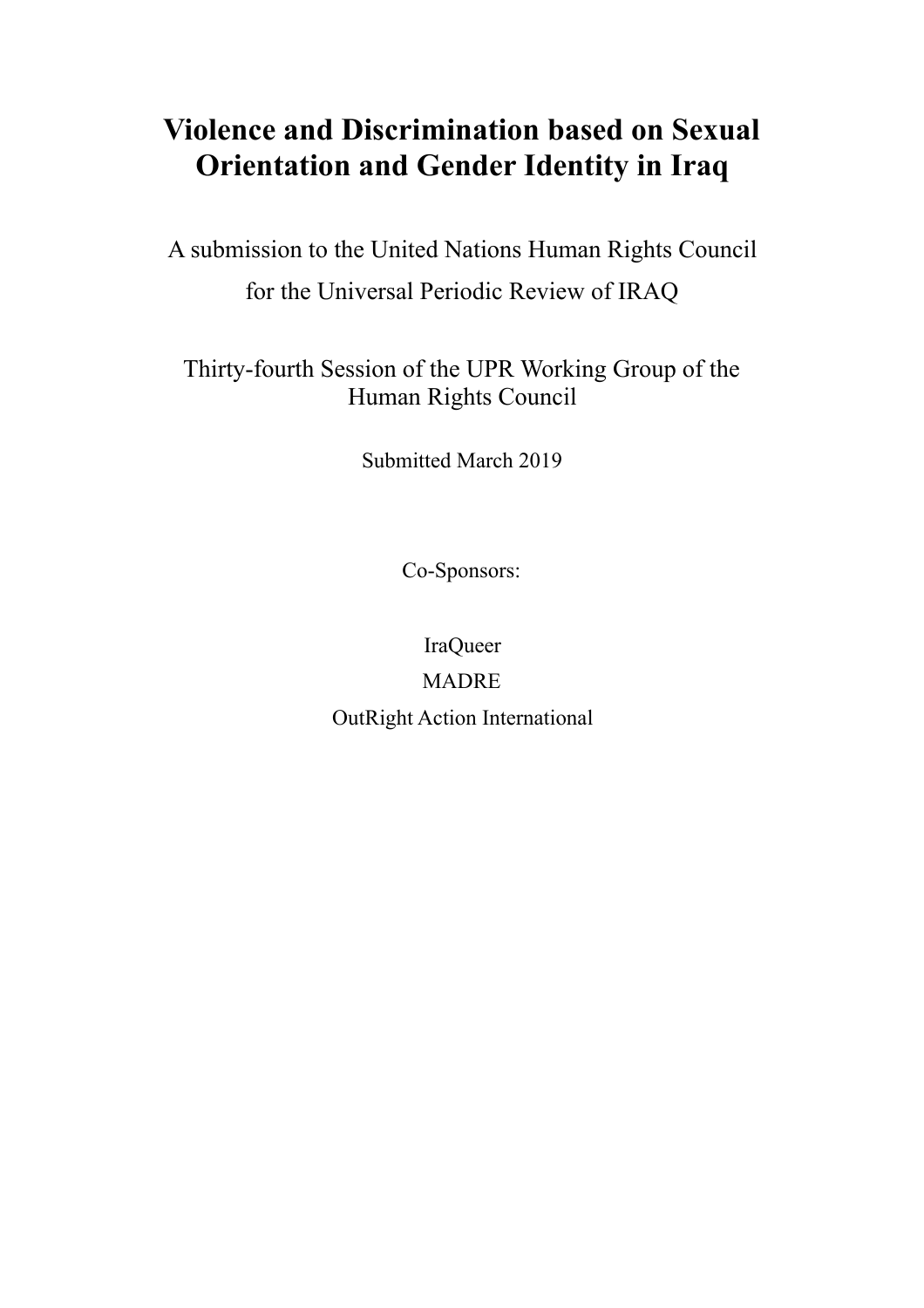#### **I. Background and Context**

- <span id="page-1-2"></span><span id="page-1-1"></span><span id="page-1-0"></span>[1](#page-8-0). This report is submitted by IraQueer<sup>1</sup>, MADRE,<sup>2</sup> and OutRight Action International.<sup>3</sup> It addresses urgent areas of concern related to the status of human rights of lesbian, gay, bisexual, and transgender (LGBT) people in Iraq. Violence and discrimination against LGBT individuals in Iraq continues to flourish, and victims are guaranteed virtually no protection or redress. The Government has failed in its obligations to promote and protect the human rights of those who face violence and discrimination based on their sexual orientation and gender identity.
- 2. Faced with the ever-present possibility of discrimination, extreme violence, torture, and murder, being perceived as LGBT in Iraq places one in immediate danger. The statesanctioned culture of anti-LGBT discrimination permeates Iraq's institutions and society. Perpetrators of egregious anti-LGBT human rights violations include victims' family members, militia fighters and religious militants from various groups, as well as government officials. Members of the security forces and police are, at best, non-responsive to human rights violations committed on the basis of sexual orientation or gender identity, and at worst, active participants in them. People in Iraq can count on virtually no protection or recourse for anti-LGBT violence and discrimination.
- 3. Iraqi non-governmental service providers and human rights activists, including victims of anti-LGBT discrimination and violence, take great risks to record human rights violations committed on the basis of sexual orientation and gender identity. The shared hope of these individuals and their international allies is that these stories will spur immediate action on the part of the Iraqi government to ensure greater safety and protections for Iraqi LGBT people. There are basic steps the Iraqi government can take to help protect LGBT people from human rights violations, namely by acknowledging that LGBT people, like all people, have human rights that must be respected.
- **4.** This submission documents four main areas of concern: (i) violence and discrimination on the basis of sexual orientation and gender identity; (ii) lack of accountability for sexual violence and gender-based crimes committed by ISIL; (iii) lack of access to safe employment and necessary health services for LGBT people in Iraq; and (iv) discriminatory media portrayal of LGBT people in Iraq.

#### **II. Violence and Discrimination on the basis of Sexual Orientation and Gender Identity**

#### *Violence and Discrimination Against LGBT Iraqis*

<span id="page-1-3"></span>5. The Government of Iraq is obligated to promote, defend, and protect the rights of its LGBT citizens under human rights law. The mere perception of being LGBT is extremely dangerous in Iraq and living openly as an LGBT person is nearly impossible. For victims of anti-LGBT discrimination, including violence, there is no viable recourse in the Iraqi state.<sup>[4](#page-8-3)</sup> Government security forces not only fail to investigate acts of discrimination and violence against LGBT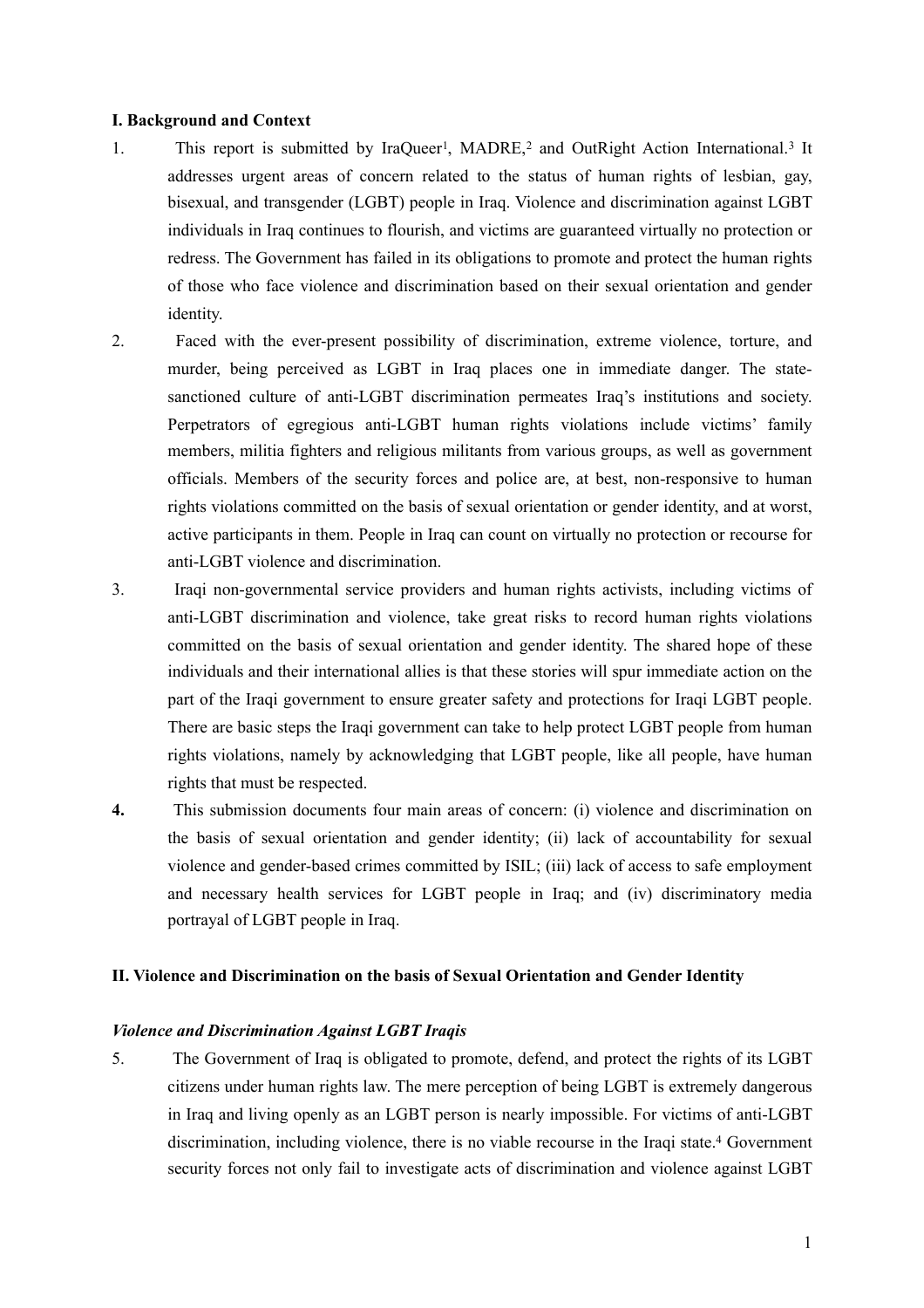<span id="page-2-2"></span><span id="page-2-1"></span><span id="page-2-0"></span>people, they also have stood by and allowed murderous hate violence to occur, fully aware of what is happening[.](#page-8-4)<sup>[5](#page-8-4)</sup> Furthermore, security forces and government officials themselves have committed anti-LGBT discrimination and violence.<sup>[6](#page-8-5)</sup> For LGBT people, the fact that police and other government authorities are complicit in sexual and physical violence against them further discourages reporting violence and threats against them. The government's denial of access to justice for victims of these human rights violations encourages further discrimination and acts of violence, including those committed by health professionals and others who capitalize on LGBT peoples' vulnerable status[.](#page-8-6) [7](#page-8-6)

- <span id="page-2-5"></span><span id="page-2-4"></span><span id="page-2-3"></span>6. IraQueer and its partners estimate that over 200 LGBT Iraqis were killed on the basis of their sexual orientation or gender identity in 2017[.](#page-8-7)[8](#page-8-7) In 2018, IraQueer continued to document killings of Iraqis based on sexual orientation and gender identity, including the killing of 15- year-old Hamoudi Al Mutairi who was filmed on camera while dying.<sup>[9](#page-8-8)</sup> Of 257 LGBT individuals interviewed between 2015-2018, 96% stated that they have faced verbal and/or physical violence[.](#page-8-9) Verbal bullying and abuse are extremely common against LGBT people. [10](#page-8-9) Wearing fashion such as 'skinny jeans', having long hair, and having a more "feminine" gender expression if assigned male at birth have all provoked anti-LGBT verbal abuse.<sup>[11](#page-8-10)</sup> In many cases, LGBT people have faced physical violence, rape, and in extreme cases, death.[12](#page-8-11) Data compiled by IraQueer indicate that from 2015-2018 the Islamic State of Iraq and the Levant (ISIL) was responsible for 10% of crimes against LGBT people, while government and authorities and affiliated armed groups are responsible for 53% of crimes and violations against LGBT people[.13](#page-8-12)
- <span id="page-2-9"></span><span id="page-2-8"></span><span id="page-2-7"></span><span id="page-2-6"></span>7. IraQueer has received reports from several individuals who have experienced instances of verbal, physical, and sexual abuse at various checkpoints across Baghdad and other cities. IraQueer is also in possession of several videos showing the police humiliating and physically abusing trans people, while filming the injustices themselves.<sup>[14](#page-8-13)</sup> Similarly, LGBT individuals, especially men and women who are deemed to defy gender roles by being perceived as either too "masculine" or too "feminine", as well as trans people, have faced physical abuse in Northern Iraq under the Kurdistan Regional Government. Human rights advocates estimate that more than 70 of those individuals have been detained in 2018 without being informed abouttheir rights, or without access to legal representation.<sup>[15](#page-8-14)</sup> These individuals are still in prison as they wait to be charged. Some of them have been in prison for more than a year. A lesbian living in Slemani reported that she was detained by the police several times. She told IraQueer, "A police officer threatened to rape me and said that might make me a real woman<sup>["16](#page-8-15)</sup>
- <span id="page-2-13"></span><span id="page-2-12"></span><span id="page-2-11"></span><span id="page-2-10"></span>8. Lesbians face double discrimination for being women – who lack the same rights and protections as men in Iraq – and for being lesbians who challenge the norms of sexual practices in Iraq. They are often forced into marriage and end up being controlled by their husbands and families without the ability to express their identities.<sup>[17](#page-8-16)</sup> Lesbians also face difficulties connecting with each other due to the lack of online and offline safe spaces.<sup>[18](#page-8-17)</sup>  $\overline{A}$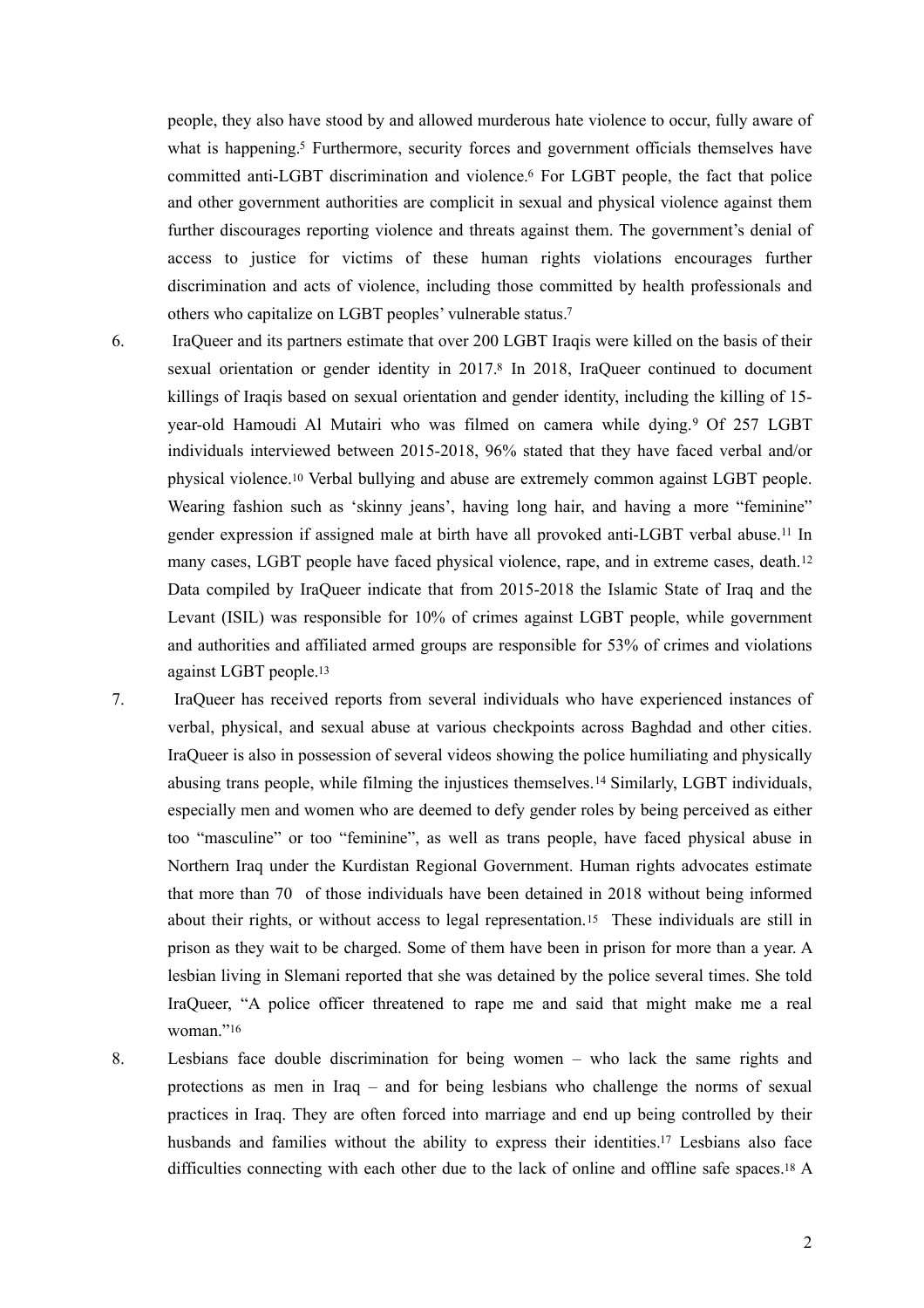<span id="page-3-2"></span><span id="page-3-1"></span><span id="page-3-0"></span>lesbian living in the Kurdistan Region of Iraq said, "Each day I spend with my husband, another part of me dies. My father forced me to marry my cousin. I no longer recognize myselfin the mirror."<sup>[19](#page-8-18)</sup> Stories like hers are very common amongst the lesbian community, which is forced to face these abuses while being isolated from each other and the rest of the LGBT community[.20](#page-8-19)

- <span id="page-3-4"></span><span id="page-3-3"></span>9. Trans people face violence and discrimination, including sexual abuse, at the hands of law enforcement, families, neighbors, and even strangers.<sup>[21](#page-8-20)</sup> Together with men who are perceived to be gay, they are often the victims of the most visible kinds of hate crimes, such as public executions and harassment[.](#page-8-21)<sup>[22](#page-8-21)</sup> Members of the trans community face extreme danger simply by existing, especially those who choose to undergo hormone treatment and show physical changes, and Iraqi law denies them gender-affirming healthcare. Hormone treatments are not legal and make transitioning even more dangerous.<sup>[23](#page-8-22)</sup> In addition, the law does not permit sex change operations.<sup>[24](#page-9-0)</sup> People who manage to undergo the surgery outside of Iraq face difficulties in obtaining legal documents that reflect their gender identity. In an interview with IraQueer, a trans woman stated: "Accessing hormones that I can use is life-threatening, but every day I wasn't a girl was a day I thought of committing suicide. I know I will face even more danger when my body starts to change, but I rather die looking like I really am than to die looking like what the society wanted me to be.["25](#page-9-1)
- <span id="page-3-7"></span><span id="page-3-6"></span><span id="page-3-5"></span>10. Discrimination in employment and healthcare dramatically impact the lives of LGBT individuals in Iraq. Several have reported to human rights defenders that they were denied employment or fired for looking "too feminine" (if they were assigned male at birth) or for refusingto engage in sexual practices with their employers.<sup>[26](#page-9-2)</sup> They also state that sexual advances from employers occur very often, and are always unreported to authorities. LGBT individuals not only lack legal protection, but also fear the possibility of being legally persecuted for redefining social norms and potentially "damaging the public honor," as referenced in the Iraqi Penal Code[. 27](#page-9-3)

## <span id="page-3-8"></span>*The Government of Iraq's Failure to Prevent, Investigate, Punish and Provide Redress for Violence and Discrimination Against LGBT Persons*

<span id="page-3-10"></span><span id="page-3-9"></span>11. According to human rights testimonials and interviews with Iraqi community-based human rights advocates, the most basic rights and fundamental freedoms of LGBT persons are regularly violated in Iraq with impunity[.](#page-9-4)<sup>[28](#page-9-4)</sup> Multiple sectors of society are implicated in these human rights violations, including civilians, militia members, religious leaders, police and security forces, government officials, healthcare workers and others. People who experience severe discrimination, torture, physical injury, and even murder on the basis of real or perceived sexual orientation or gender identity find no recourse in the institutions that should provide protection and support, such as government police and security forces, or medical facilities.[29](#page-9-5)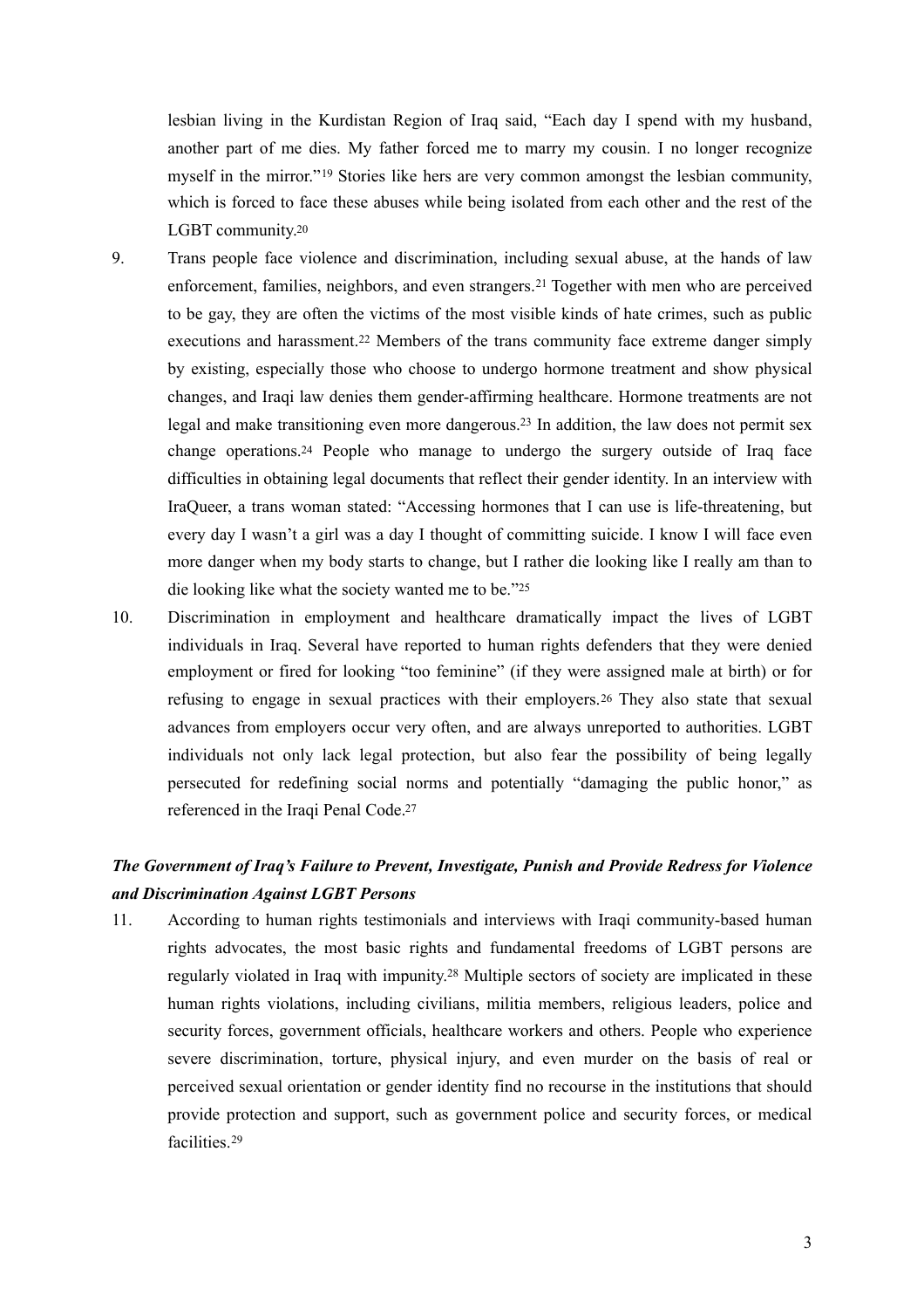- 12. Faced with continued armed conflict, militia violence, and the weakening of government institutions since 2003, LGBT people in Iraq are especially vulnerable to violence from these various actors. The risks are constant, and since 2003, Iraq has experienced a number of organized, deadly campaigns targeting large numbers of people based on their real or perceived sexual orientation or gender identity.<sup>[30](#page-9-6)</sup> Government actors and militias instigate, inspire, and tolerate violence persecution[.31](#page-9-7)
- <span id="page-4-3"></span><span id="page-4-2"></span><span id="page-4-1"></span><span id="page-4-0"></span>13. The killing campaigns organized by groups like Asa'ib Ahl al-Haq (the League of the Righteous), have been a regular occurrence for more than a decade.<sup>[32](#page-9-8)</sup> The latest campaign was reported to have taken place in January 2017 when more than a hundred names were put on a list that was distributed around neighborhoods in Baghdad, warning those listed to either change or be killed.<sup>[33](#page-9-9)</sup> When fighting the Islamic State began in 2014, Iraqi government forces alignedwith militias, including Asa'ib Ahl al-Haq,  $34$  and evidence pointed to collusion between government forces and militia in revenge killings[.35](#page-9-11)

#### <span id="page-4-5"></span><span id="page-4-4"></span>**III. Lack of Accountability for Sexual Violence and Gender-Based Crimes Committed by ISIL**

## *Background on ISIL Gender-Based Crimes: Rape, Torture and Murder Based on Prescribed Gender Roles*

- <span id="page-4-6"></span>14. Wartime abuses against people who are marginalized within their societies are rarely documented.<sup>[36](#page-9-12)</sup> As a result, such violations are excluded from human rights discourse and from future justice processes. In effect, they are left out of history. For this reason, Iraqi human rights defenders have been documenting such crimes at great personal risk. These human rights defenders have documented crimes not only committed by the terrorist organization, ISIL, but also by Iraqi government forces and other militias. They have preserved critical information about perpetrators and larger criminal networks. Many of these same documenters have also provided safe passage and shelter to people at imminent risk of sexual slavery or murder.
- <span id="page-4-7"></span>15. For this reason, in the fall of 2017, advocates, supported by anonymous human rights organizations whose identities were concealed for reasons of safety, filed a communication<sup>[37](#page-9-13)</sup> – the first of its kind – to the International Criminal Court (ICC) to advance the protection of the rights of women and of LGBT people or those perceived to be LGBT. The petition argues that the international community should prosecute ISIL fighters for crimes committed on the basis of gender, including discrimination based on sexual orientation and gender identity. These crimes are all forms of gender-based persecution.
- 16. While knowledge of egregious crimes committed against women and on the basis of SOGI in armed conflict itself is not new, this is the first time the world has seen robust documentation of crimes against persons on the basis of SOGI or for transgressing gender norms during an armed conflict. The petition therefore offers a new opportunity to challenge this type of violence.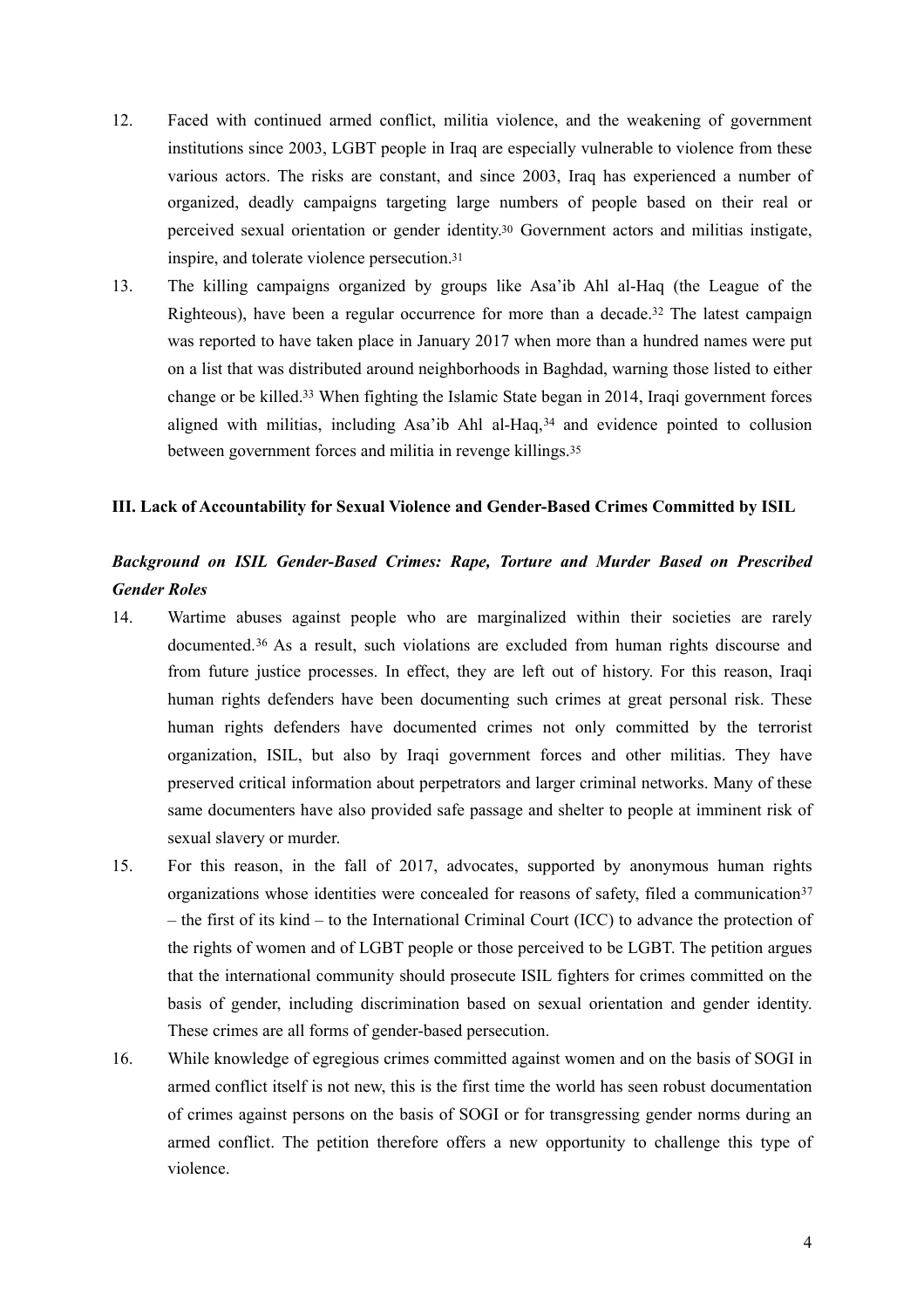<span id="page-5-1"></span><span id="page-5-0"></span>17. Under ISIL occupation in Iraq, women, girls, men and boys, including LGBT persons or those perceived as such, and those otherwise perceived as stepping outside of traditional gender roles were targeted for violence on a staggering scale.<sup>[38](#page-9-14)</sup> For example, in June 2015, ISIL executed two women by shooting them in the head after findings messages on the women's phones that ISIL claimed proved they were lesbians.<sup>[39](#page-9-15)</sup> In June 2016, ISIL again executed two women by shooting them in the head after accusing them of being lesbians. Again, ISIL claimed that conversations and photos on the victims' phones proved their homosexuality.[40](#page-9-16)

### <span id="page-5-2"></span>*The Government of Iraq's Failure to Prosecute Sexual and Gender-Based Crimes Committed by ISIL*

- <span id="page-5-4"></span><span id="page-5-3"></span>18. Prosecutions of ISIL fighters are fast-tracked under Iraq's counter-terrorism law, which carries a death penalty sentence. According to reliable sources, sentencing hearings last about 10 or 20 minutes on average.<sup>[41](#page-9-17)</sup> Convictions are often based on ties to ISIL, rather than on the specific nature and type of crimes committed. $42$  This low bar for mass conviction means that courts are not investigating the most egregious crimes. Justice actors are also not distinguishing between the guilty and the victims in some situations, with some perpetrators going free and some victims – including women forced into marriages with ISIL fighters – receiving the death penalty. No effort is being made to inform victims of when or where alleged perpetrators are being brought to trial, giving victims no opportunity to participate.[43](#page-10-0) Local Iraqi civil society organizations, as well as the international community, are calling for transparent and fair trials that acknowledge the sexual and gender-based crimes committed by ISIL and the impacts they have on victims[. 44](#page-10-1)
- <span id="page-5-7"></span><span id="page-5-6"></span><span id="page-5-5"></span>19. The Iraqi government generally acknowledges the sexual and gender-based violence that some women faced under ISIL, particularly the targeting of Yezidi women.<sup>[45](#page-10-2)</sup> However, the government has failed to fully acknowledge and provide accountability for ISIL crimes amounting to gender-based persecution and targeting women and LGBT persons or those perceived as LGBT, who transgressed the rigid gender roles prescribed by ISIL ideology.
- 20. Without acknowledgement and accountability for the full range of crime and the discriminatory basis on which many of them were committed, justice cannot be obtained for victims and communities cannot heal. The Government of Iraq should acknowledge crimes committed by ISIL if it hopes to support its citizens in creating sustainable peace.

#### **IV. Discriminatory Media Portrayal of LGBT People in Iraq**

<span id="page-5-8"></span>21. The media has been a frequent place for the promotion of violence against LGBT people in Iraq and the Kurdish Region. The Iraqi government controls most media outlets and has failed to address the discriminatory coverage and has not made strides to promote fair reporting in state-sponsored media outlets.<sup>[46](#page-10-3)</sup> By using homophobic, biphobic, and transphobic language and propagating inaccurate information about LGBT people, the media has been instrumental in agitating and perpetuating discriminatory sentiments towards LGBT people. The use of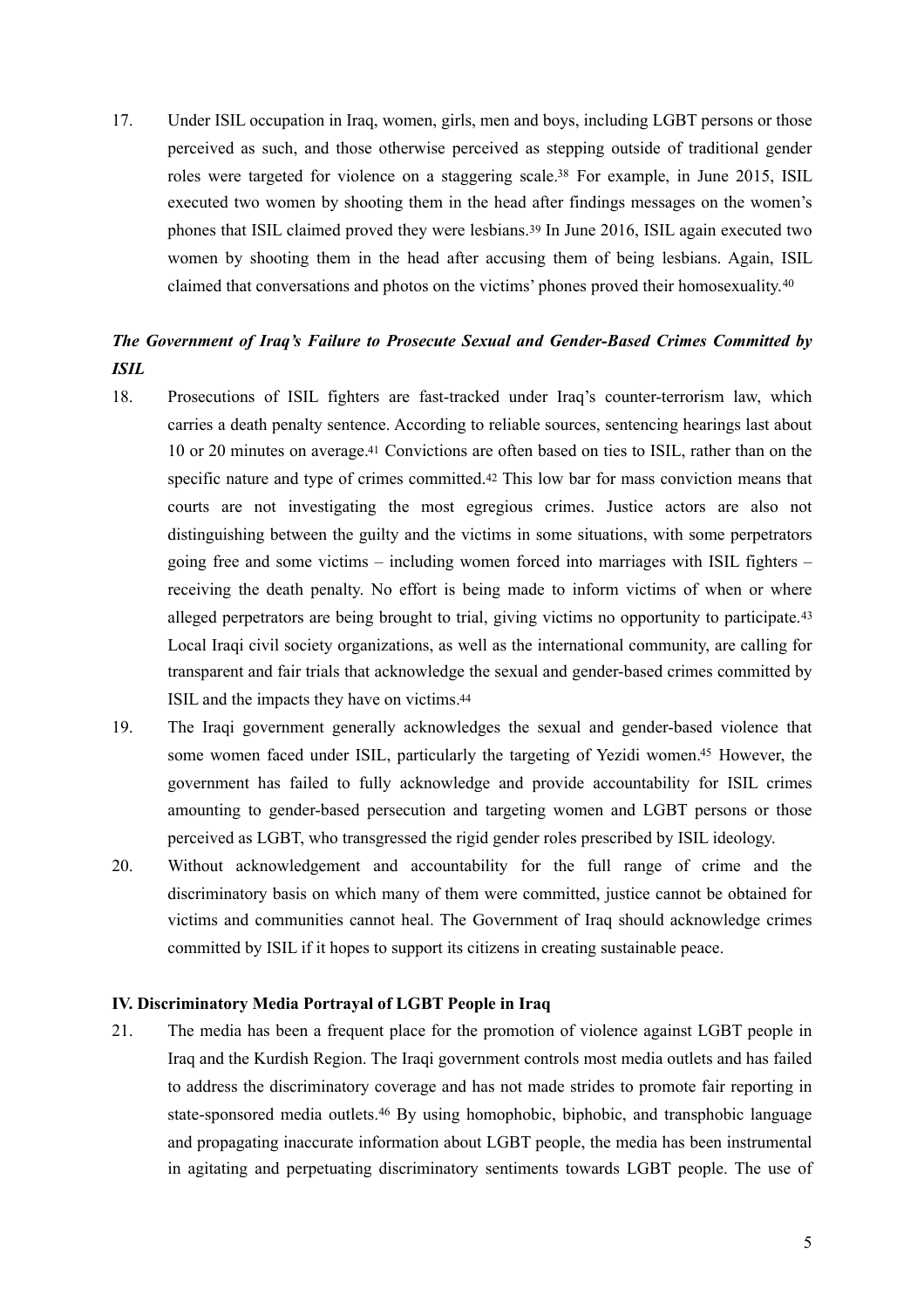<span id="page-6-1"></span><span id="page-6-0"></span>words like "faggot," "abnormal," and other offensive terms are commonplace in the Iraqi media when referring to LGBT individuals[.](#page-10-4)<sup>[47](#page-10-4)</sup> The LGBT community is often discussed on TV by guests and talking head "experts" who have never worked on matters related to LGBT rights and do not have a background that qualifies them to share informed opinions about LGBT people before a mass audience.<sup>[48](#page-10-5)</sup> For example, some of these guests are health service providers who work for the government, but who have little to no expertise with LGBT rights and who promote discriminatory attitudes. Religious leaders and psychiatrists often use personal beliefs and values as the basis for "expert opinions" instead of relying on facts. They influence the public by making sweeping homophobic and transphobic claims that lack factual basis, such as the idea that being LGBT is the result of rape and needs to be treated, or that LGBT people represent a threat to the institution of marriage and the safety of children[.49](#page-10-6)

- <span id="page-6-2"></span>22. Reinforcement of this discrimination and abuse against the LGBT community through the use of state-sponsored media also occurs when the "experts" provide various solutions for being LGBT, including better parenting skills and for religious institutes to "treat" LGBT individuals. Using the words "treatment" and "prevention" by the media generates a dangerous environment for the LGBT community in Iraq, fuelling further hostility and isolation.
- <span id="page-6-3"></span>23. An analysis of five television programs during 2015 to 2018, revealed that the words, "treatment" and "prevention" were used 72 times and a homophobic word or statement was used to refer to the LGBT community every thirty seconds during LGBT-related programs.<sup>[50](#page-10-7)</sup> Media has shown LGBT persons as a community that requires treatment and a community that should be prevented in Iraq's society. An example of this is Al-Sumaria TV, which is one of the widely viewed TV channels in Iraq. They have openly broadcasted propaganda against theLGBT community and spread false information.<sup>[51](#page-10-8)</sup> Programs circulating such information and false portrayals on LGBT persons should be ceased and regulated, and the Government of Iraq should take serious measures to prevent and raise the standards set for media in Iraq.
- <span id="page-6-4"></span>24. Media, namely television, plays a major role in shaping views across the Iraqi society. According to the 2017 Report by The Broadcasting Board of Governors (BBG), 91% of adults in Iraq get their news and information from TV. The lack of accurate sources of information about sexual orientation and gender identity for television media viewers is a source of great danger to LGBT people.
- <span id="page-6-5"></span>25. While media outlets' programs and publications frequently disseminate misinformation about LGBT Iraqis, the government's Communication and Media Commission, which regulates and monitors media outlets, has not taken any noteworthy steps to hold media outlets accountable for unethical reporting and bias.<sup>[52](#page-10-9)</sup> Because most media outlets are controlled by the government, it must be held all the more accountable for addressing the media's biased, homophobic, transphobic, and biphobic coverage and reporting, and it must be called on to promote positive, non-discriminatory coverage of LGBT people and issues. The Iraqi Prime Minister, Adil Abd Al-Mahdi, recently emphasized the importance of raising the standards of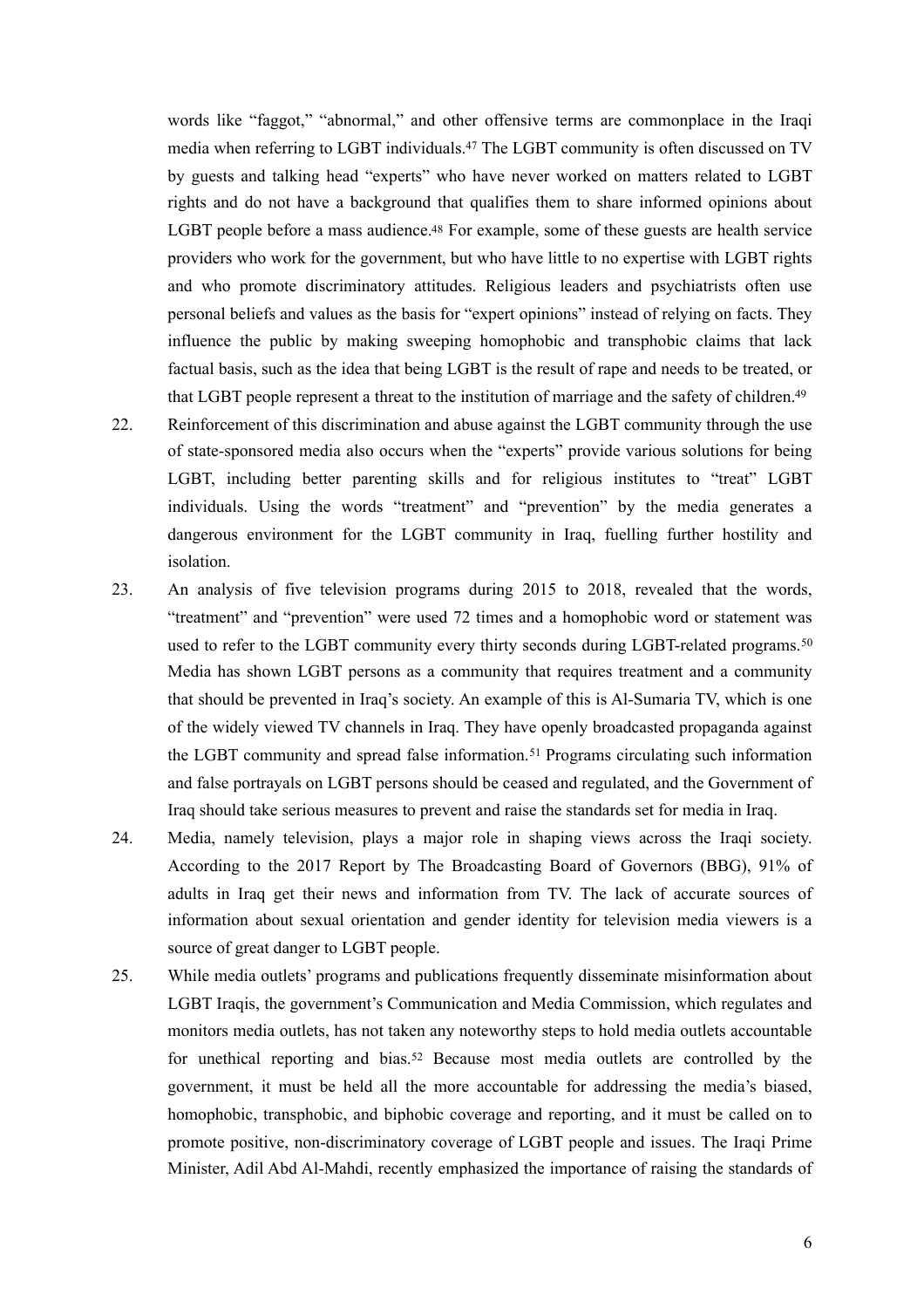<span id="page-7-0"></span>journalism and reporting[,](#page-10-10)<sup>[53](#page-10-10)</sup> and it is crucial that this effort include the media portrayal of LGBT Iraqi.

<span id="page-7-1"></span>26. Discriminatory misinformation from state-sponsored media outlets often makes its way to social media platforms such as Facebook and Twitter, which are widely used in Iraq, and have been instrumental in inciting and influencing violence against the LGBT community. A search of 40 media outlets' websites and social media accounts shows that 81% of their posts have been homophobic and encouraging anti-LGBT rhetoric, as shown in their comment section.<sup>[54](#page-10-11)</sup> However, in a hopeful sign, the Deputy Prime Minister of the Kurdistan Regional Government, Qubad Talabani, took a positive step to counter this form of abuse by posting on Twitter in support of the LGBT community on his personal account. He said, "I believe all citizens, regardless of race, religion, gender (and or gender preference), ethnic identity and sexual preference deserve equal rights, all over the world, and especially in Kurdistan."<sup>[55](#page-10-12)</sup> Such a public affirmation of LGBT persons was a first from a leader in government, and other government officials should follow this lead in publicly supporting LGBT citizens in widely accessible social media platforms.

#### **V. Recommendations for the Government of Iraq**

- <span id="page-7-2"></span>A. The Government of Iraq should take steps to investigate and end violence against and killings of LBGT people, including people who have non-conforming appearances and/or gender expression.
- B. The Government of Iraq should take steps to hold government actors accountable for endorsement of and participation in violence or discrimination against anyone, including LGBT people.
- C. The Government of Iraq should clearly and publicly state that it does not tolerate any form of violence or discrimination against persons because of their real or perceived sexual orientation or gender identity.
- D. The Government of Iraq should hold ISIL fighters accountable for sexual and gender-based crimes, including crimes committed against persons based on their perceived or actual sexual orientation or gender identity, by supporting the inclusion of these and other internationally recognized crimes in prosecutions of ISIL fighters.
- E. The Government of Iraq should take measures to ensure the safety of witnesses and victims participating in trials or filing for assistance from any retaliation.
- F. The Government of Iraq should take measures to guarantee that all LGBT people have access to safe and stable employment opportunities, as well as full and equal access to health services.
- <span id="page-7-3"></span>G. The Government of Iraq should take steps to develop and implement public awareness and sensitivity campaigns directed at changing harmful attitudes towards LGBT persons. The Government of Iraq should ensure that media portrayals of LGBT Iraqis do not disseminate discriminatory and incorrect information, in line with the Prime Minister's recommendation.<sup>56</sup>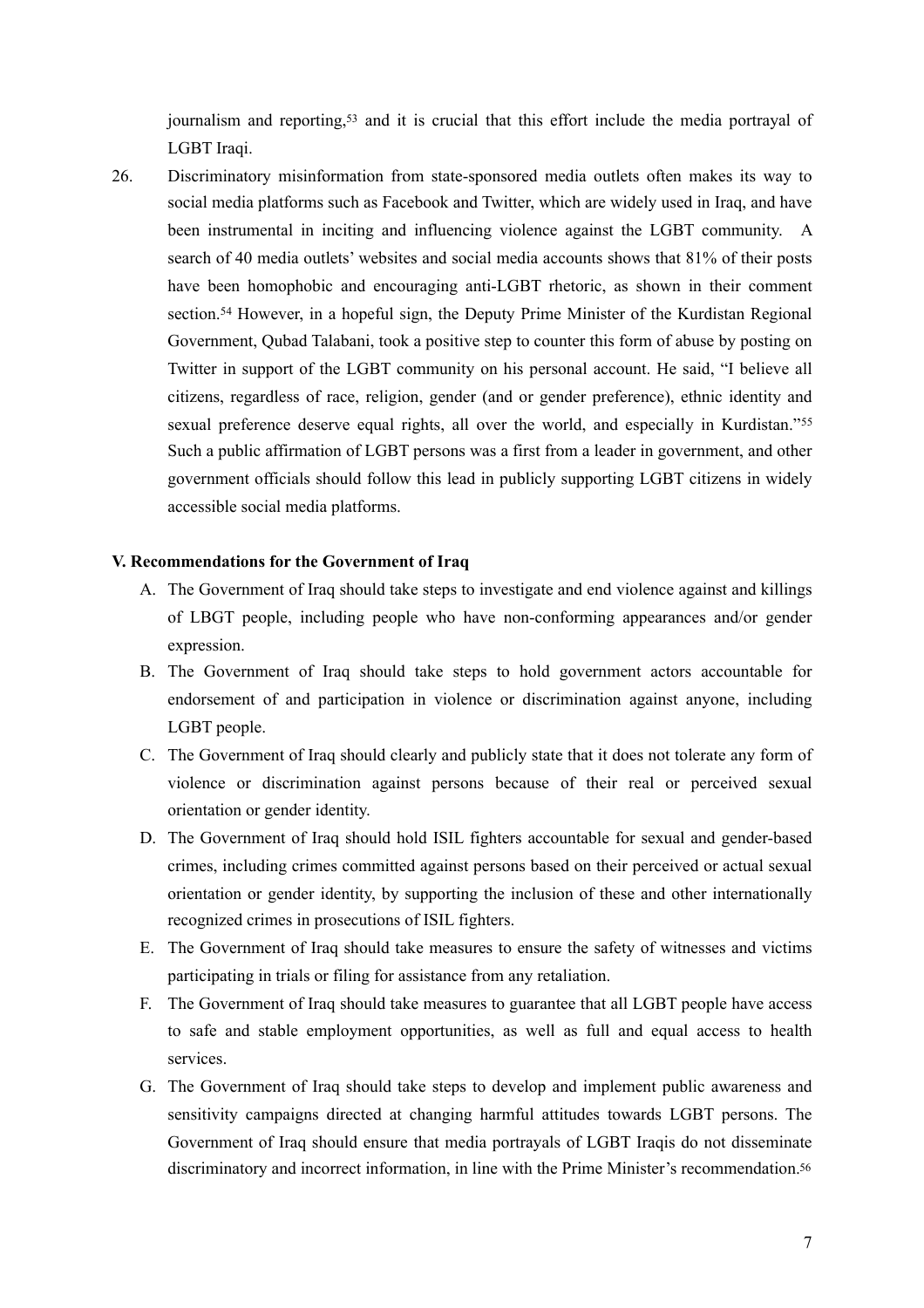<span id="page-8-0"></span><sup>[1](#page-1-0)</sup> IraQueer is Iraq's first LGBT+ organization. Since 2015, IraQueer has been the leading the fight for LGBT+ rights in Iraq through partnering with local and international groups, and focusing on raising awareness, advocacy, and building an intersectional movement.

<span id="page-8-1"></span>[2](#page-1-1) MADRE is an international women's human rights organization that works in partnership with communitybased women's organizations worldwide to address issues of health and reproductive rights, economic development, education and other human rights.

<span id="page-8-2"></span><sup>[3](#page-1-2)</sup> Established in 1990, OutRight Action International is dedicated to the elimination of all forms of violence and discrimination on the basis of sexual orientation, gender identity or expression, and sex characteristics. OutRight has staff and offices in Singapore, the Philippines, Spain, Belize, Jamaica and international headquarters in the United States. Committed to safety and equality for LGBTIQ people globally, OutRight works through research, advocacy and movement resourcing. OutRight is an ECOSOC-accredited organization active at the United Nations.

<span id="page-8-3"></span><sup>[4](#page-1-3)</sup> IraOueer, OutRight Action International, *Dying to Be Free: LGBT Human Rights Violations in Iraq, in Response to the Fifth Periodic Report of the Republic of Iraq,* p. 8 (2015).

<span id="page-8-4"></span>[5](#page-2-0) IraQueer, OutRight Action International, *Dying to Be Free: LGBT Human Rights Violations in Iraq, in Response to the Fifth Periodic Report of the Republic of Iraq,* p. 8 (2015).

<span id="page-8-5"></span><sup>[6](#page-2-1)</sup> IraQueer, OutRight Action International, *Dying to Be Free: LGBT Human Rights Violations in Iraq, in Response to the Fifth Periodic Report of the Republic of Iraq,* p. 8 (2015).

<span id="page-8-6"></span>[7](#page-2-2) IraQueer, OutRight Action International, *Dying to Be Free: LGBT Human Rights Violations in Iraq, in Response to the Fifth Periodic Report of the Republic of Iraq,* p. 8 (2015).

<span id="page-8-7"></span><sup>[8](#page-2-3)</sup> IraqQueer, *Fighting for the Right to Live: The State of LGBT+ Human Rights in Iraq, p. 6 (2018).* 

<span id="page-8-8"></span>[9](#page-2-4) IraQueer, Press release (October 10, 2018), available at: https://www.iraqueer.org/blog/iraqueer-s-statement/

<span id="page-8-9"></span><sup>[10](#page-2-5)</sup> IraqQueer, *Fighting for the Right to Live: The State of LGBT+ Human Rights in Iraq, p.* 9 (2018).

<span id="page-8-10"></span>[11](#page-2-6) IraqQueer, *Fighting for the Right to Live: The State of LGBT+ Human Rights in Iraq,* p. 8 (2018).

<span id="page-8-11"></span><sup>[12](#page-2-7)</sup> IraqQueer, *Fighting for the Right to Live: The State of LGBT+ Human Rights in Iraq, p.* 9 (2018).

<span id="page-8-12"></span>[13](#page-2-8) IraqQueer, *Fighting for the Right to Live: The State of LGBT+ Human Rights in Iraq,* p. 13 (2018).

<span id="page-8-13"></span><sup>[14](#page-2-9)</sup> These videos have been taken in cities such as Baghdad, Basrah, and Kirkuk.

<span id="page-8-14"></span>[15](#page-2-10) Correspondence with Iraqi human rights advocate (2019).

<span id="page-8-15"></span><sup>[16](#page-2-11)</sup> IraqQueer, *Fighting for the Right to Live: The State of LGBT+ Human Rights in Iraq, p.* 13 (2018).

<span id="page-8-16"></span>[17](#page-2-12) IraqQueer, *Fighting for the Right to Live: The State of LGBT+ Human Rights in Iraq,* p. 10 (2018).

<span id="page-8-17"></span><sup>[18](#page-2-13)</sup> IraqQueer, *Fighting for the Right to Live: The State of LGBT+ Human Rights in Iraq, p.* 10 (2018).

<span id="page-8-18"></span>[19](#page-3-0) IraqQueer, *Fighting for the Right to Live: The State of LGBT+ Human Rights in Iraq,* p. 10 (2018).

<span id="page-8-19"></span><sup>[20](#page-3-1)</sup> IraqQueer, *Fighting for the Right to Live: The State of LGBT+ Human Rights in Iraq, p.* 10 (2018).

<span id="page-8-20"></span>[21](#page-3-2) IraqQueer, *Fighting for the Right to Live: The State of LGBT+ Human Rights in Iraq,* p. 10 (2018).

<span id="page-8-21"></span><sup>[22](#page-3-3)</sup> IraqQueer, *Fighting for the Right to Live: The State of LGBT+ Human Rights in Iraq, p.* 10 (2018).

<span id="page-8-22"></span>[23](#page-3-4) IraqQueer, *Fighting for the Right to Live: The State of LGBT+ Human Rights in Iraq,* p. 9 (2018).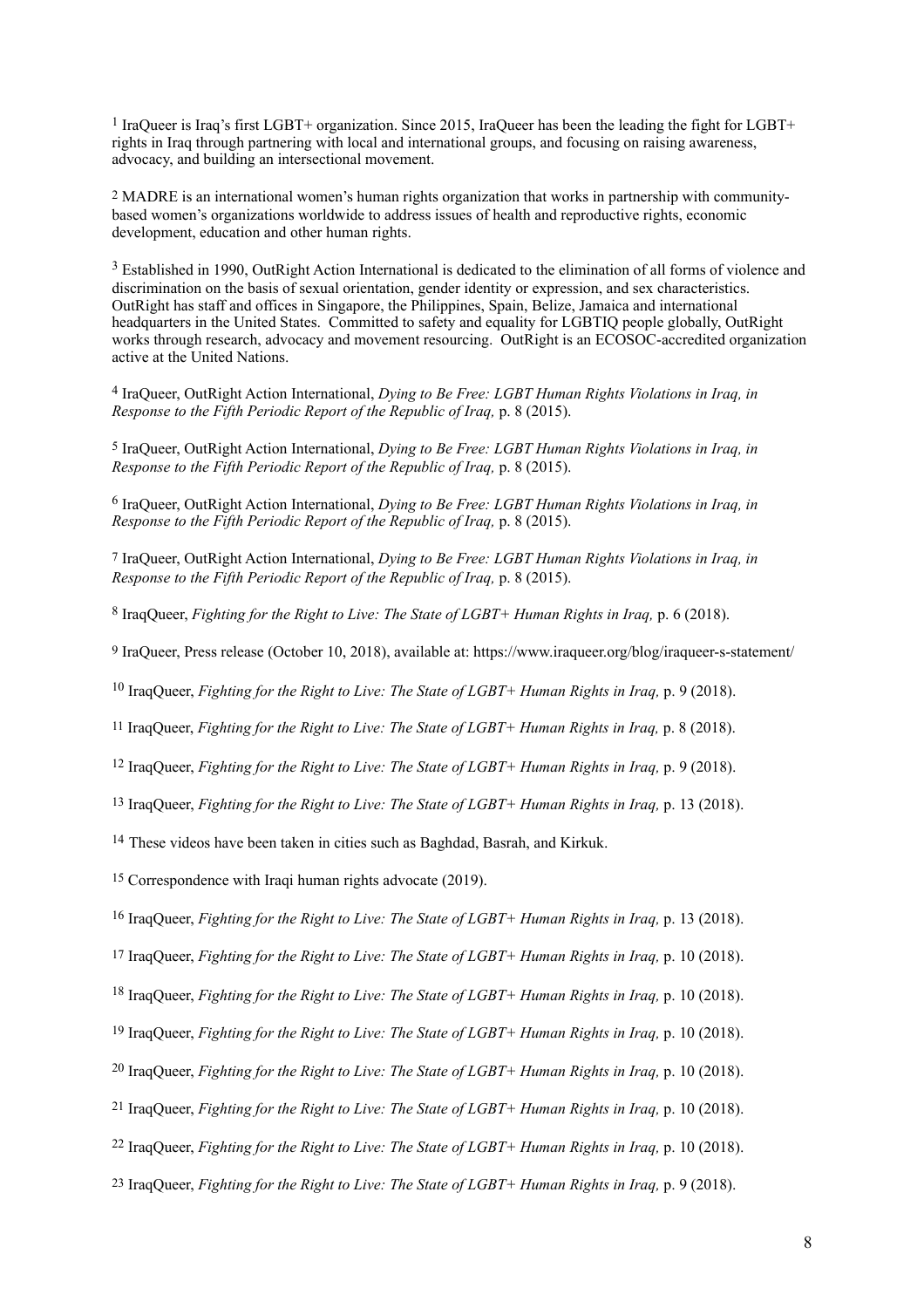<span id="page-9-0"></span><sup>[24](#page-3-5)</sup> IraqQueer, *Fighting for the Right to Live: The State of LGBT+ Human Rights in Iraq, p.* 9 (2018).

<span id="page-9-1"></span>[25](#page-3-6) IraqQueer, *Fighting for the Right to Live: The State of LGBT+ Human Rights in Iraq,* p. 9-10 (2018).

<span id="page-9-2"></span><sup>[26](#page-3-7)</sup> IraqQueer, *Fighting for the Right to Live: The State of LGBT+ Human Rights in Iraq, p.* 8-9 (2018).

<span id="page-9-3"></span>[27](#page-3-8) Articles 403, 430 and 431 of the Iraqi Penal Code; IraqQueer, *Fighting for the Right to Live: The State of LGBT+ Human Rights in Iraq,* p. 10 (2018).

<span id="page-9-4"></span><sup>[28](#page-3-9)</sup> IraQueer, OutRight Action International, *Dying to Be Free: LGBT Human Rights Violations in Iraq, in Response to the Fifth Periodic Report of the Republic of Iraq,* p. 3 (2015).

<span id="page-9-5"></span><sup>[29](#page-3-10)</sup> IraQueer, OutRight Action International, *Dying to Be Free: LGBT Human Rights Violations in Irag, in Response to the Fifth Periodic Report of the Republic of Iraq,* p. 3 (2015).

<span id="page-9-6"></span><sup>[30](#page-4-0)</sup> IraQueer, OutRight Action International, *Dying to Be Free: LGBT Human Rights Violations in Iraq, in Response to the Fifth Periodic Report of the Republic of Iraq,* p. 3 (2015).

<span id="page-9-7"></span><sup>[31](#page-4-1)</sup> IraQueer, OutRight Action International, *Dying to Be Free: LGBT Human Rights Violations in Iraq, in Response to the Fifth Periodic Report of the Republic of Iraq,* p. 3 (2015).

<span id="page-9-8"></span>[32](#page-4-2) IraqQueer, *Fighting for the Right to Live: The State of LGBT+ Human Rights in Iraq,* p. 8 (2018).

<span id="page-9-9"></span><sup>[33](#page-4-3)</sup> IraqQueer, *Fighting for the Right to Live: The State of LGBT+ Human Rights in Iraq, p.* 8 (2018).

<span id="page-9-10"></span>David D. Kirkpatrick, *Shiite Militias Pose Challenge for U.S. in Iraq,* The New York Times (September 16, [34](#page-4-4) 2014), http://www.nytimes.com/2014/09/17/world/middleeast/shiite-militias-pose-challenge-for-usin-iraq.html? \_r=0

<span id="page-9-11"></span>Amnesty International, "Iraq: Testimonies point to dozens of revenge killings of Sunni detainees," (June 27, [35](#page-4-5) 2014), http://www.amnesty.org/en/for-media/press-releases/iraq-testimonies-point-dozens-revengekillingssunni-detainees-2014-06-27.

<span id="page-9-12"></span> Lisa Davis and Jessica Stern, "WPS and LGBTI Rights," *The Oxford Handbook of Women, Peace, and* [36](#page-4-6) *Security*, edited by Sara E. Davies and Jacqui True (February 2019).

<span id="page-9-13"></span>*See* Human Rights and Gender Justice (HRGJ) Clinic, City University of New York (CUNY) Law School, [37](#page-4-7) MADRE & the Organization of Women's Freedom in Iraq (OWFI), *Communication to the ICC Prosecutor Pursuant to Article 15 of the Rome Statute Requesting a Preliminary Examination into the Situation of: Gender-Based Persecution and Torture as Crimes Against Humanity and War Crimes Committed by the Islamic State of Iraq and the Levant (ISIL) in Iraq* (2017), available at https://www.madre.org/sites /default/files/PDFs/ CUNY%20MADRE%20OWFI%20Article%2015%20Communication

%20Submission%20Gender%20Crimes%20in%20Iraq%20PDF.pdf [http://perma.cc/9S4X -4BR2] [hereinafter HRGJ Clinic et al., Article 15 Communication].

<span id="page-9-14"></span> Lisa Davis, *Reimagining Justice for Gender-Based Crimes at the Margins: New Legal Strategies for* [38](#page-5-0) *Prosecuting ISIS Crimes Against Women and LGBTIQ Persons*, 24 Wm. & Mary J. Women & L. 513 (2018).

<span id="page-9-15"></span><sup>[39](#page-5-1)</sup> HRGJ Clinic et al., Article 15 Communication, para. 63.

<span id="page-9-16"></span><sup>[40](#page-5-2)</sup> HRGJ Clinic et al., Article 15 Communication, para. 73.

<span id="page-9-17"></span><sup>[41](#page-5-3)</sup> Open Letter to the U.N. Security Council on the Government of Iraq's Prosecutions of ISIS *Fighters* (June 2018), [https://www.madre.org/press-publications/human-rights-report/open-letter-un-security](https://www.madre.org/press-publications/human-rights-report/open-letter-un-security-council-government-iraqs-prosecutions)[council-government-iraqs-prosecutions; Margaret Coker and Falih Hassan,](https://www.madre.org/press-publications/human-rights-report/open-letter-un-security-council-government-iraqs-prosecutions) *A 10-Minute Trial, a Death Sentence: Iraqi Justice for ISIS Suspects,* The New York Times (April 17, 2018).

<span id="page-9-18"></span><sup>[42](#page-5-4)</sup> Open Letter to the U.N. Security Council on the Government of Iraa's Prosecutions of ISIS *fighters* (June 2018), https://www.madre.org/press-publications/human-rights-report/open-letter-un-securitycouncil-government-iraqs-prosecutions.